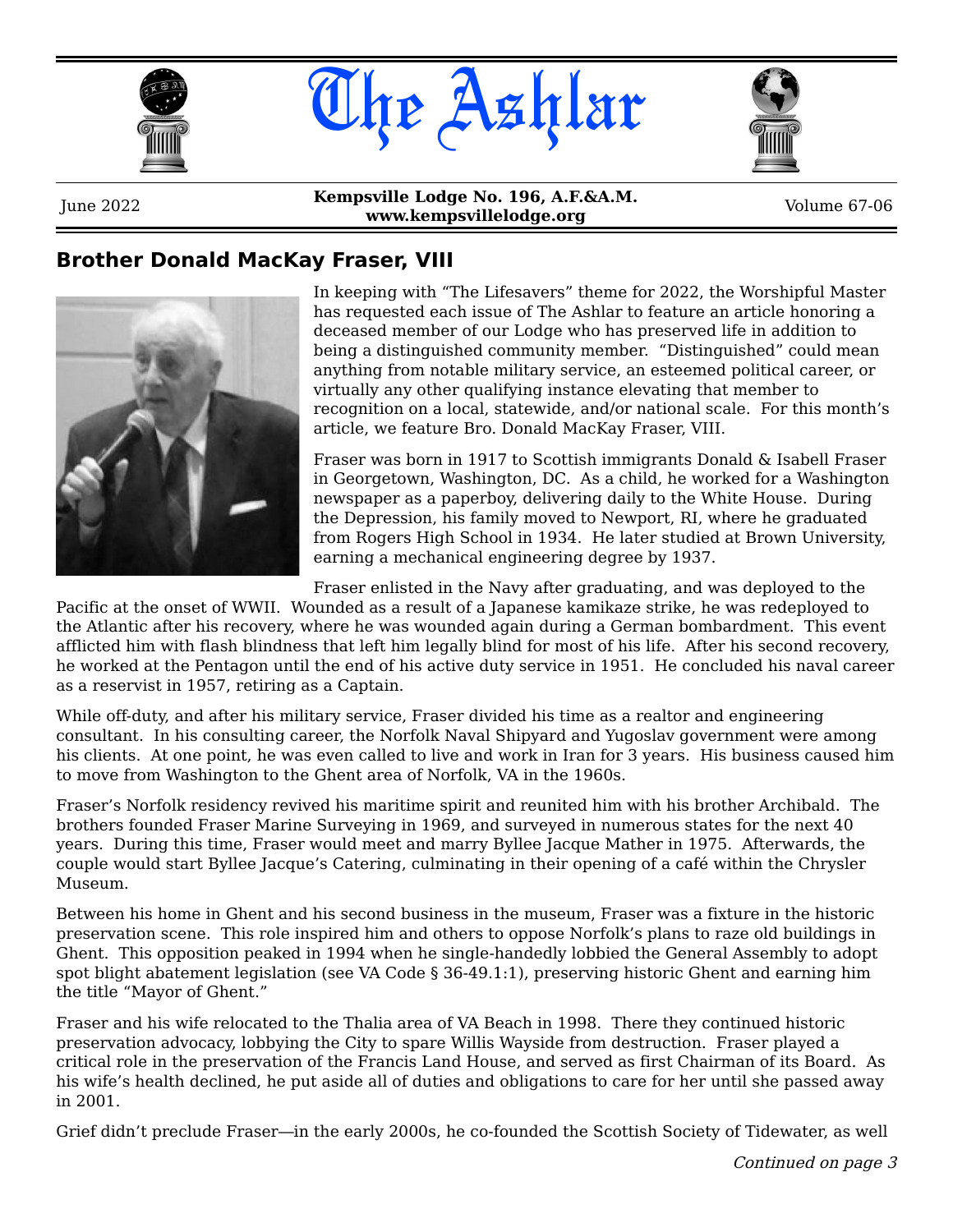## **From The East**



The square and compasses are unequivocally the most iconic symbol of our Craft. Its use has become so prolific and associable with the positive undertakings of our

Fraternity that even those who are unfamiliar with Freemasonry are able to identify it. Commonly illustrated by a prominent letter "G" surrounded by a set of compasses above the span of an upturned oblong square, our ancient emblem abbreviates through symbolism some of the most cherished tenets of our Brotherhood.

Those in the practice of craftsmanship would identify the square as the template upon which most of their handiwork is derived. Freemasons, on the other hand, see the square as a ceaseless reminder of model conduct. At every Lodge meeting, the square's role is re-instilled as the form through which all of our undertakings must pass. Before any action or communication occurs, we must first square our thoughts thereof to guarantee the fruitfulness of the same.

The compasses, although utilized operatively to draw perfect circles and to measure the distance between two points, are emblematic of selfrestraint. As our sacred ritual reminds us, the compasses are to be used for the allegorical purpose of forming a perimeter around our passions. By doing so, we are divested of the burdens of superfluity and better suited to direct our attention to more productive and pressing matters.

The final component of our symbol is the one that encourages the most inquiry- the capitalized letter "G." Although the surface upon which the square and compasses are placed at all Lodge meetings gives ample credence to the suggestion that it stands for God, this is an ancillary meaning. In reality, and as we are all lectured, "G" is an abbreviation for Geometry. Geometry is the foundation of our Craft, as it names the mathematical dogma that enables the working tools prescribed within. An infallible fund of formulas, Geometry is understood in all conversations, countries, and cultures, making it the only true universal language. As such, its centrality in our insignia between two symbolic and sentimental tools, when viewed through its revealed meaning, serves as an interminable reminder that our Fraternity is an amiable society of friends of Brothers, brimming with virtuous

intentions, committed to their fellow man, and affable to all.

Brother John Settle, III, Worshipful Master

## **From The West**



The teachings of our institution tells us that charity is the brightest gem that can adorn our Masonic profession. Happy is the man who has sowed in his breast the seeds of

benevolence; the produce there of is love and peace. On the other hand, Selfishness is evil and immoral in that it prevents the person afflicted with this dread disease from reaching spiritual perfection. He does not set worthwhile goals, and strives to keep others from reaching theirs. As Masons we must remember that selfishness is in direct violation of the teachings of the Supreme Architect of the Universe. To Relieve the Distressed is a duty incumbent on all men, but particularly the Masons, who are linked together by an indissoluble chain of sincere affection. A selfish Mason, prefers to be self-centered, petty and small. He forgets that it is by the square that we learn morality, by the level equality and by the plum rectitude of life and conduct. He lets wrath, loss of reason and fair play govern his actions.

My brothers, we must forever guard ourselves against selfishness through the practice of Brotherly Love, Relief and Truth, the principal tenets of our profession. The person with only selfinterest is doomed, since self-interest makes him less than what he really can be and leads to atrophy of the mind, spirit, and body. However, the use of selflessness to understand our needs and the needs of others allows us to obtain that goodness of heart, that fair fame that purity of intention and love of virtue of which, is the possession of every good Mason.

Remember brothers, we should forever use our trowel to spread the cement of brotherly love and affection, use the compasses to circumscribe our words and actions. It is through the proper use of our Masonic implements, that we shall protect ourselves from those selfish thoughts and actions which will block our path to the kingdom of God.

Brother Pat Blankenship, Senior Warden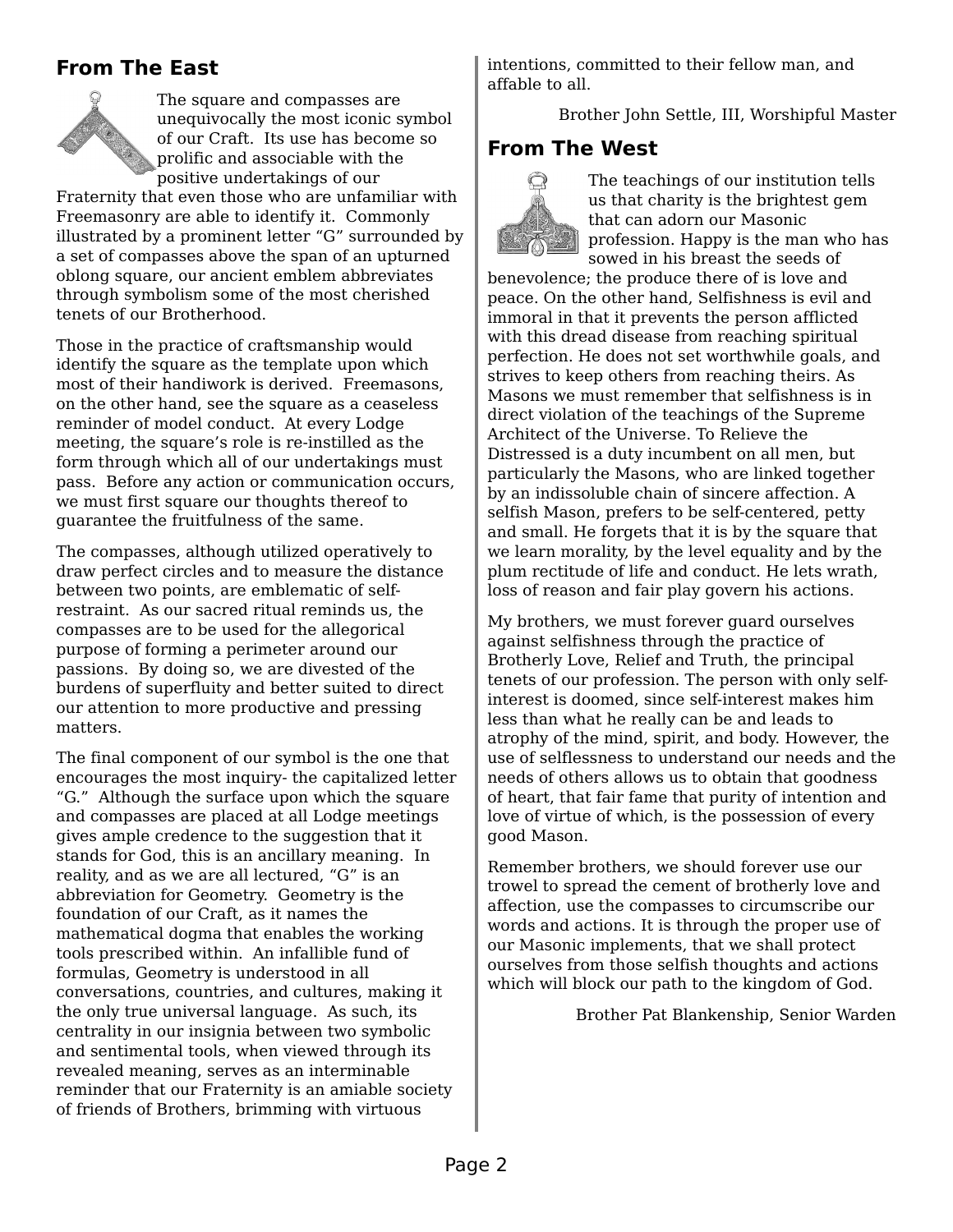## **From The South**



While planning articles to write from the South this year, I choose to call an audible this month. My father, Louis P Dunn III was initiated an EA here in 1977. He valued his years in masonry greatly and I remember as a boy and

young man, dad would see somebody he knew and afterwards when explaining who they were, he would say "he's a past master". To dad there was no higher honor a man could have than to have served his lodge in the chairs and ultimately has sat in that Oriental Chair in service to his lodge and brethren. I remember this so well.

On April 8th my father departed and traveled on to that celestial lodge. It was very unexpected and I am still just trying to come to grips with it all however I felt a need to share with you how the final honors we give a brother impacted our entire family. On April 18th. Worshipful Settle called his Lodge of Sorrow to Labor and WB Dave T-Rex, along with 24 other brethren gave my father the Masonic rites. I was so moved at the sheer number of brethren, from our lodge and others, including 3 of the districts Worshipful Masters, The District Deputy Grand Master, the Most Illustrious Potentate of the Shrine, numerous Past Masters and brethren.

I was also deeply honored to Don my Apron and Jewel of office and participate in my fathers Masonic rites. Dad and I had talked many times about masonry and the funeral rites. Never did either of us imagine so many would be present to both pat tribute to dad but also to offer support to myself. Many people in my extended family who were present commented to me how deeply moving the rites were and how touching. Deep inside of me there was such a joy for my father yet such a deeply profound pain and sorrow for my loss. The last ten years, since my mother passed, dad and I lived together and took care of each other. He is greatly missed. But in closing, thank you to all for your love and support and please join me in trying to participate in every funeral your schedule will permit. It is truly a blessing we can give the family of a Departed brother.

Brother Doug Dunn, Junior Warden

# **Trestle Board**

| Dinner 6PM, Lodge 7PM        |
|------------------------------|
|                              |
| 2-7PM, Bayside Masonic Lodge |
|                              |
|                              |
| Dinner 6PM, Lodge 7PM        |

# **Masonic Birthdays for June**

James O. Amburn, Jr. '65 Sidney C. Atkinson '82 Gerald B. Barham '62 Theodore W. Barton, Jr. '66 Thomas McGowan '66 Sean C. Bray '18 John R. Caole '03 Jonathan R. Cook, III '18 Robert A. Davis '82 Roger N. Farr '74 Frederick C. Farrer '94 John T. Farrer '94 Adam T. Ford '06 Jeran M. Gray '16 Jerry S. Hase '88 Daniel G. Higger '96 Lloyd F. Holbrook, III '98

Jonathan W. Jones '05 William T. Kemp, Jr. '07 Robert D. Lockwood '73 Richard W. Mears, Jr. '62 Owen P. Mills '67 Emmett M. Pate, Jr. '00 Fletcher B. Porter, Jr. '91 Norman P. Powers, Jr. '95 Simone Scigliano '11 John R. Settle, IV '12 Clifton E. Smith '89 Robert B. Wadsworth '99 Michael J. Willis '73 G. Robert Winn, Jr. '09

These Brethren have a total of 961 years in Masonry!

# **To Our Masonic Widows**

Happy Birthday to our special lady in June:

| June $2nd$<br>June 9th<br>June 10 <sup>th</sup><br>June $11^{\text{th}}$<br>June 12 <sup>th</sup><br>June 17th<br>June 18th<br>June 24 <sup>th</sup> |
|------------------------------------------------------------------------------------------------------------------------------------------------------|

If any of our ladies are in need of assistance from the Lodge, please don't hesitate to contact Right Worshipful Bill Knowles or the Secretary.

#### **Brother Donald MacKay Fraser, VIII (cont'd from page 1)**

as the St. Andrew's Scottish Society. A lover of Scotland, he held whisky tastings at his home, local venues, and even the Smithsonian. Through these organizations and his City service, he met and married Ruth Hodges Smith, who was the VA Beach City Clerk for 40 years and served as Worthy Grand Matron of the Order of the Eastern